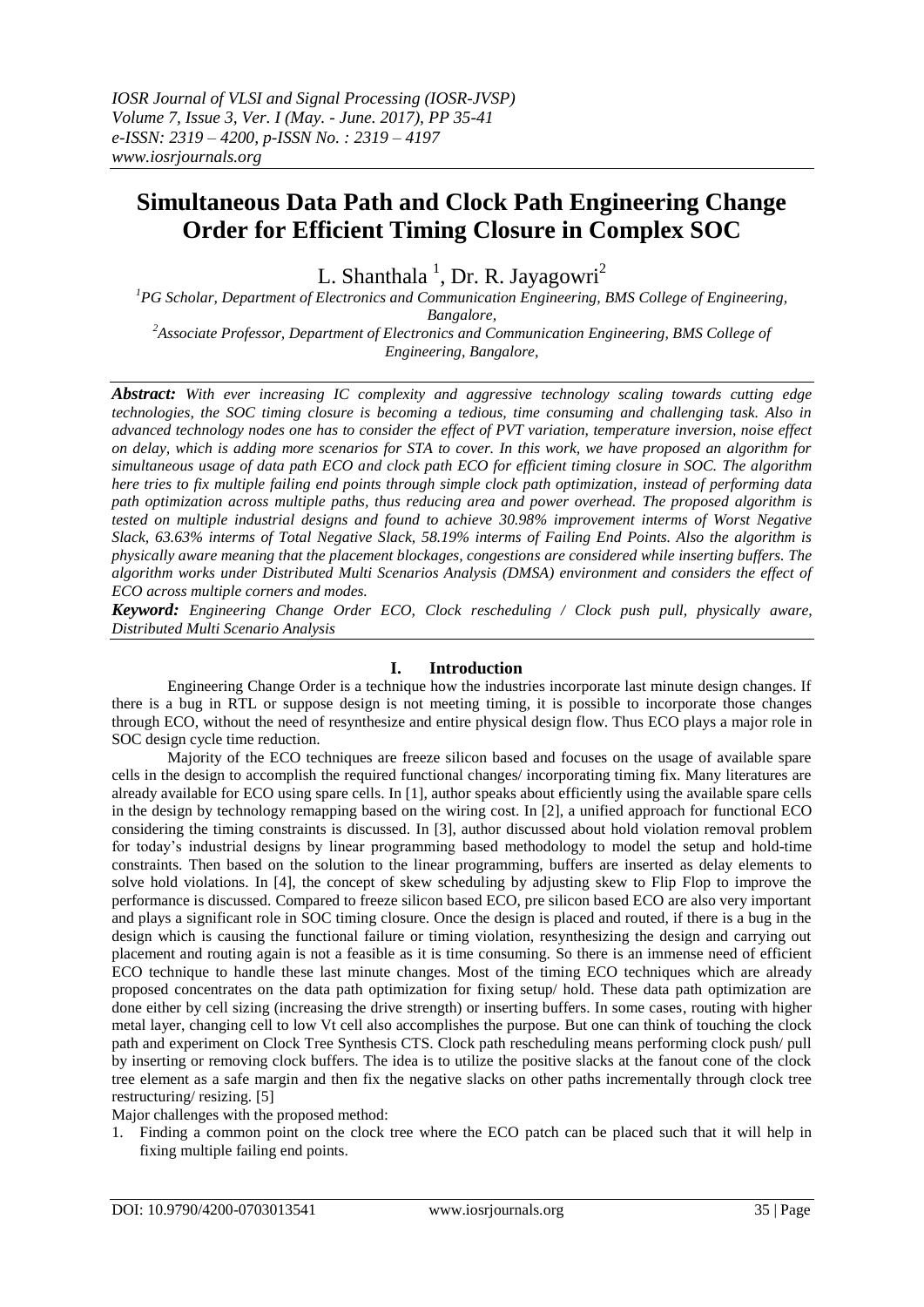- 2. Checking the fanout cone of the clock tree restructuring / resizing element, so that restructuring doesn't result in negative slack across the paths which were not failing before. i.e Fixing negative margin for some path shouldn't create new paths with negative slack.
- 3. Fix should be MCMM aware (Multi Corner Multi Mode). Before inserting/removing any buffers, we should check its impact on setup/ hold across multiple corner including max, min, typical and across multiple modes including scan, functional.
- 4. If clock rescheduling is not possible or not feasible, then performing regular data path optimization by gate sizing and buffer insertion.



Fig.I Flow chart of the proposed algorithm

The rest of paper is organized as follows. Section II explains the Clock path ECO approach. Section III explains the Data path ECO approach. Finally Section IV discusses results obtained and conclusion.

# **II. Approach & Algorithm For Clock Path Eco**

The algorithm here tries to find out a point (cell) in the clock tree, which is common to multiple failing end points in the design. Inserting an ECO patch, by clock rescheduling at this common point helps in fixing the timing violation across multiple failing end points, instead of performing data path ECO on all paths.

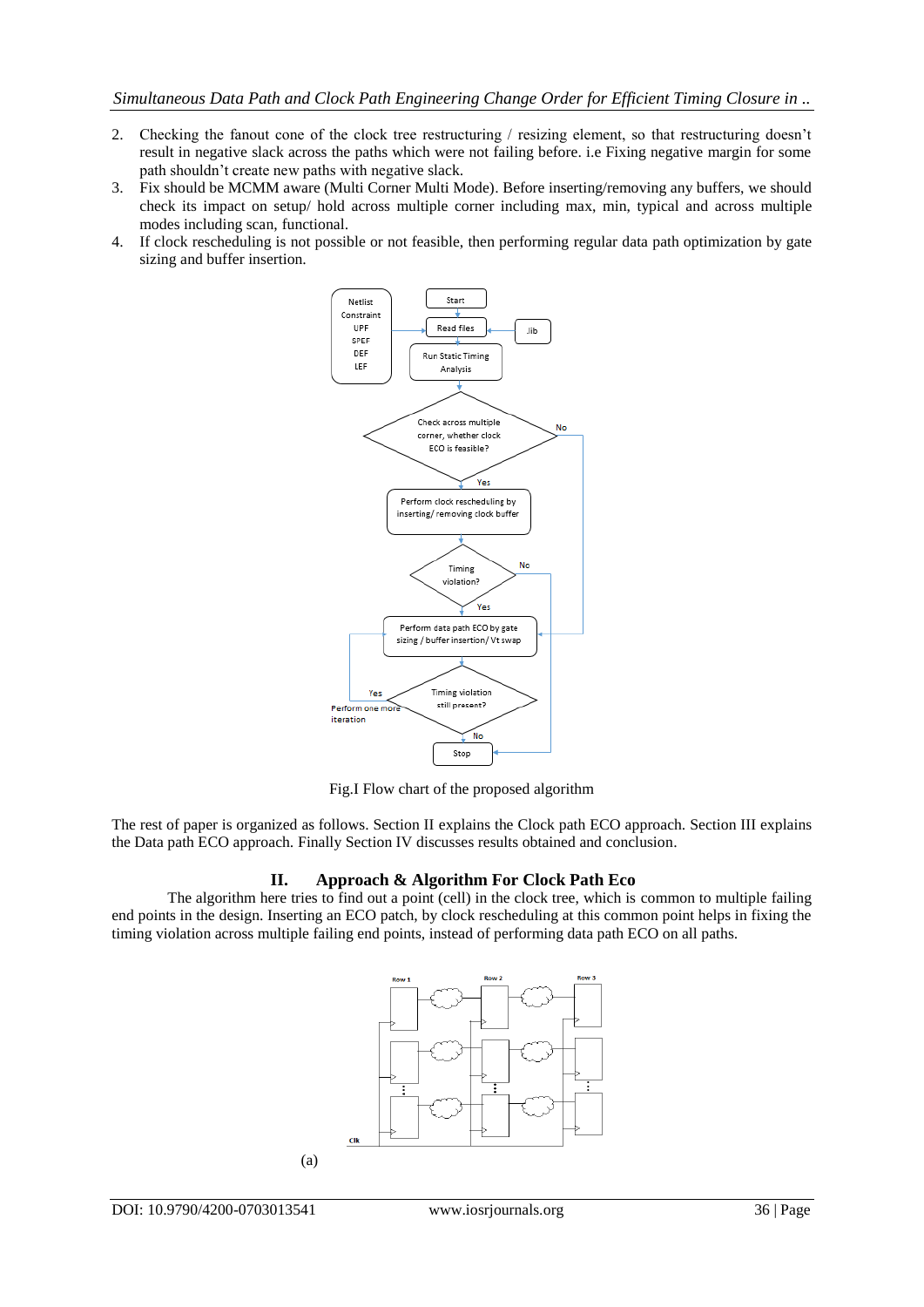

**Fig.IIa.** All FlipFlop in row2 are violating setup b. Datapath ECO by gate upsizing c. Clock path ECO by clock push

The figure 2 shows the main advantage of clock path ECO. Suppose there are multiple paths which are violating setup as shown in row 2. Performing data path ECO will tries to upsize the cells on all the failing paths as shown in Fig 2b, which will unnecessarily results in area and power overhead. In such case, finding a common point in clock tree which is driving all these failing end points and inserting few buffers on clock path will fix the setup violation across all these failing paths as shown in Fig 2c. If there is no such common point in clock tree, then the algorithm performs usual data path fixing by gate sizing or insert buffer. There are some prerequisites before performing clock ECO:

- 1. CTS done and is stable with balanced skew.
- 2. Clock transition violations should be fixed prior to clock rescheduling. Because clock transition creates unnecessary skew and results in inaccurate delay calculations.



The clock ECO algorithm takes a set of Failing End Points as input. The clock pins of each FEP is backtraced and all points in clock path are stored in separate lists. Each list is sorted and first common clock buffer amongst all lists is greped. Then the slack checking is done across multiple corners and multiple modes before pushing / pulling clock. The slack checking is done to ensure the positive safe margin at the fanout cone of clock tree restructuring element and exploit this safe margin (useful skew) to fix negative slack on violating path. If anyone path at the fanout cone has negative margin, then it is not preferred to do clock push/ pull. Regular data path ECO is preferred in such case. Figure 3 and 4 shows how the slack checking is done before clock push / pull.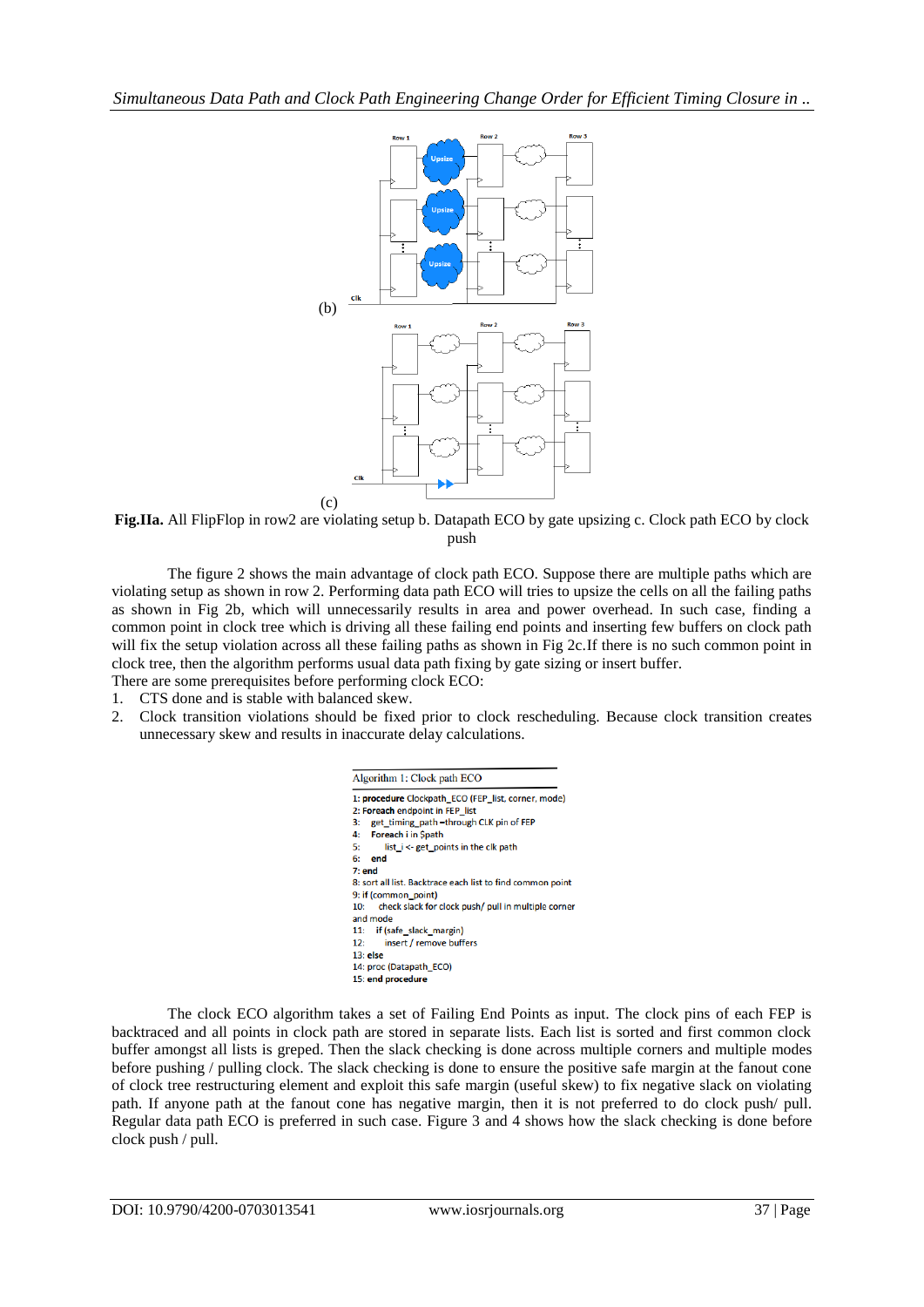

**Fig.III** slack checking before clock push (inserting clock buffer)



**Fig.IV** slack checking before clock pull (removing clock buffer)

## **III. Approach & Algorithm For Data Path Eco**

Based on the drive strengths either VT swapping is chosen or upsizing (upsize to the maximum size available except for don't touch and don't use cell list). The alternative cell with the best input slew is chosen for replacement. Its slew value is compared against the path slack value. If it's lesser than that, the driver cell is successfully replaced with this alternative cell and the value equivalent to path slack value is updated for the next iteration. Iteration continues till either the slack of the path significantly improves or the list gets exhausted. In such a case, the next path of a group is taken into consideration. During ECO flow we can also specify the margin for setup/ hold fix. This is called margin based setup / hold fixing. For example, if majority of the paths are violating hold by margin of0 to -500ps, we can fix negative hold paths in the range 0 to -500ps, while ignoring those with negative margin worse than -500ps.

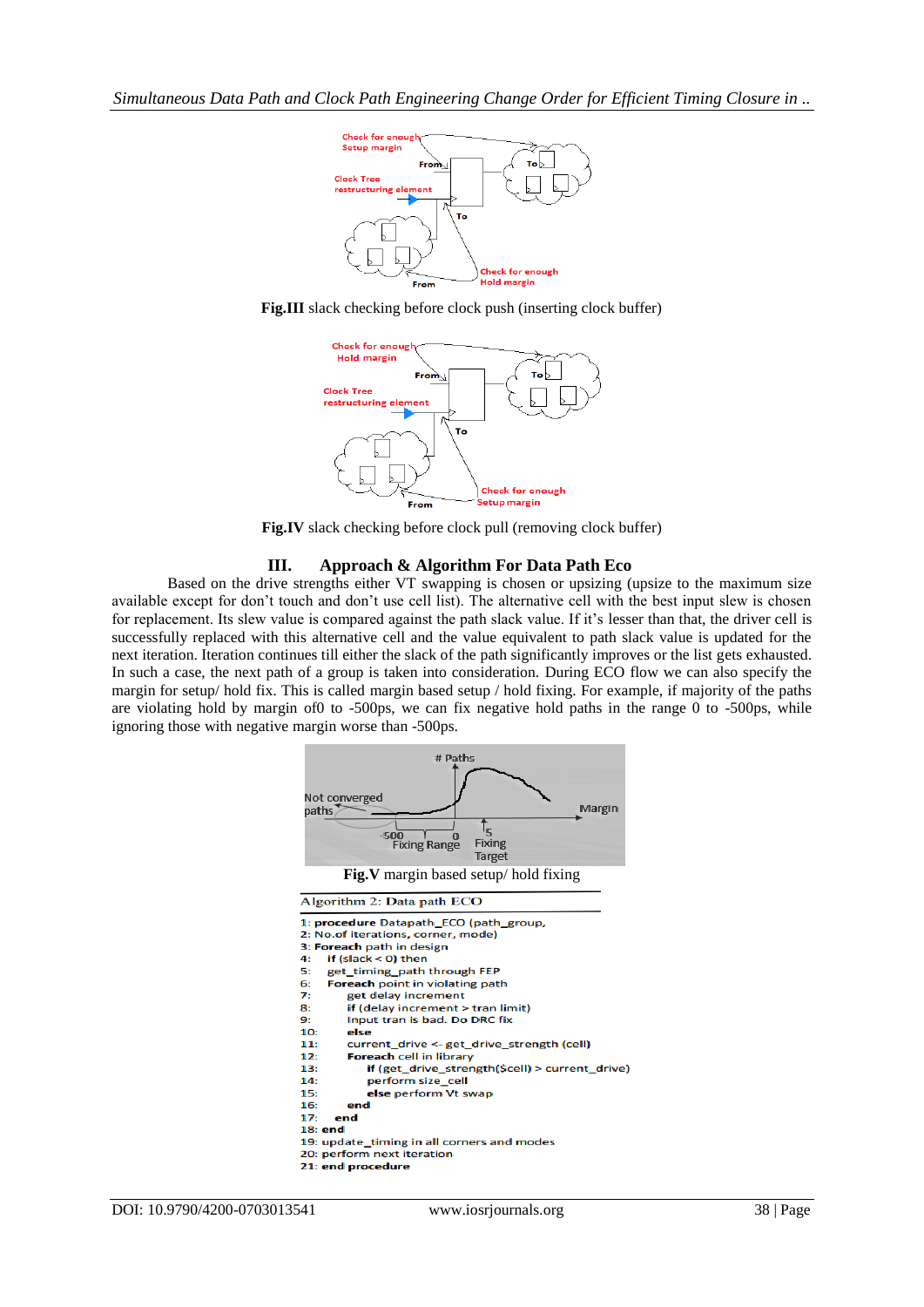For making the ECO physically aware, DEF file (Design Exchange Format) is taken as input. The DEF file contains information about,

- Physical aspects of a design: Die size, Connectivity, Physical location of cells and macros on the chip.
- Floorplan information: Standard cell rows, Placement and routing blockage, Placement constraints, Power domain boundaries.
- Routing information: Metal layer used Routing congestion.

Even with the routed design, we can perform ECO by adding buffers on route. Thus exact location where the buffer needs to be added is specified in the ECO script. After sourcing the ECO script legalization of placement must be done. To verify the correct operation of design under different operating conditions (extreme temperature  $\&$  operating voltages) and different operating modes (functional  $\&$  scan), we require several parallel timing runs. But by using DMSA (Distributed Multi Scenario Analysis), a utility of synopsys primetime tool, instead of analyzing each scenarios in sequence, we can analyze several scenarios in parallel. Different scenarios are remotely executed in different hosts running in parallel thus reducing the overall turnaround time / run time, resources and effort. Also the effect of on chip variation can be analyzed in DMSA environment by providing timing derate values. Final algorithm is a wrapper written on top of clock path ECO and data path ECO algorithms. It first calls the clock path ECO procedure. If all paths are not fixed by clock rescheduling, then data path ECO procedure is called.

> Algorithm 3: Clock path  $+$  Data path ECO 1: procedure Simultaneous ECO (path group, FEP list, Corner, mode) 2: Execute Clockpath\_ECO (FEP\_list, corner, mode) for all clock, corners and modes 3: set n report\_timing -slack\_lesser\_than 0 4: size\_of\_collection n not\_equal\_to 0 5: Execute Datapath\_ECO (path\_group, No.of iterations, Corner, mode) for all path\_group, corners and modes 6: end procedure

# **IV. Results And Conclusion**

The presented algorithm is implemented as a tcl script (Tool Command Language) in a UNIX machine with i5 core, 4GB RAM, 2.5 GHz CPU. Several industrial designs are taken for experimental purpose. Synopsys Primetime tool version k-2015 is used as a main tool for performing timing analysis. Table 1 shows the comparison of Worst Negative Slack WNS, Total Negative Slack TNS, Failing End Points FEP and number of size cell commands between data path ECO using proposed algorithm and ECO using existing Primetime ECO utility (fix\_eco\_timing). The Figure 6 shows the respective fix rate interms of WNS, TNS, and FEP. The proposed algorithm results matches pretty good as compared with the existing primetime utility.

|          | Before ECO |             |            | After Primetime ECO |           |            |           | Data PathECO using proposed Algorithm |           |            |           |
|----------|------------|-------------|------------|---------------------|-----------|------------|-----------|---------------------------------------|-----------|------------|-----------|
|          | <b>WNS</b> | $TNS$ $(-)$ | <b>FEP</b> | $WNS$ (-            | $TNS$ (-) | <b>FEP</b> | size_cell | <b>WNS</b>                            | $TNS$ (-) | <b>FEP</b> | size_cell |
|          | (-)        |             |            |                     |           |            | commands  | $(-)$                                 |           |            | commands  |
| Design A | 170        | 17087       | 457        | 170                 | 2660      | 32         | 7202      | 144                                   | 3848      | 102        | 14880     |
| Design B | 354        | 22839       | 93         | 354                 | 22541     | 86         | 36        | 354                                   | 22802     | 93         | 84        |
| Design C | 2111       | 75945       | 183        | 2111                | 73681     | 170        | 143       | 2108                                  | 75477     | 180        | 583       |
| Design D | 17329      | 254267      | 2766       | 1780                | 17889     | 190        | 10332     | 1810                                  | 21189     | 240        | 16883     |
| Design E | 235        | 5716        | 58         | 235                 | 574       | 4          | 346       | 235                                   | 589       | 10         | 559       |
| Design F | 610        | 46623       | 1970       | 500                 | 2123      | 23         | 708       | 502                                   | 19553     | 90         | 2421      |
| Design G | 282        | 24100       | 849        | 289                 | 22615     | 749        | 3175      | 282                                   | 18006     | 608        | 4008      |
| Design H | 114        | 1129        | 57         | 14                  | 48        | $\Omega$   | 2733      | 124                                   | 764       | 15         | 2943      |
| Design I | 15708      | 985856      | 1185       | 2225                | 112015    | 586        | 4534      | 10533                                 | 334731    | 980        | 7333      |
| Design J | 4058       | 45449       | 208        | 4058                | 35807     | 171        | 935       | 4058                                  | 35078     | 180        | 724       |

|  |  |  |  |  | Table. I WNS, TNS and FEP comparison between PT_ECO and DataPath ECO using proposed algorithm |
|--|--|--|--|--|-----------------------------------------------------------------------------------------------|
|  |  |  |  |  |                                                                                               |



**Fig.VI** a. Fix rate using PT\_ECO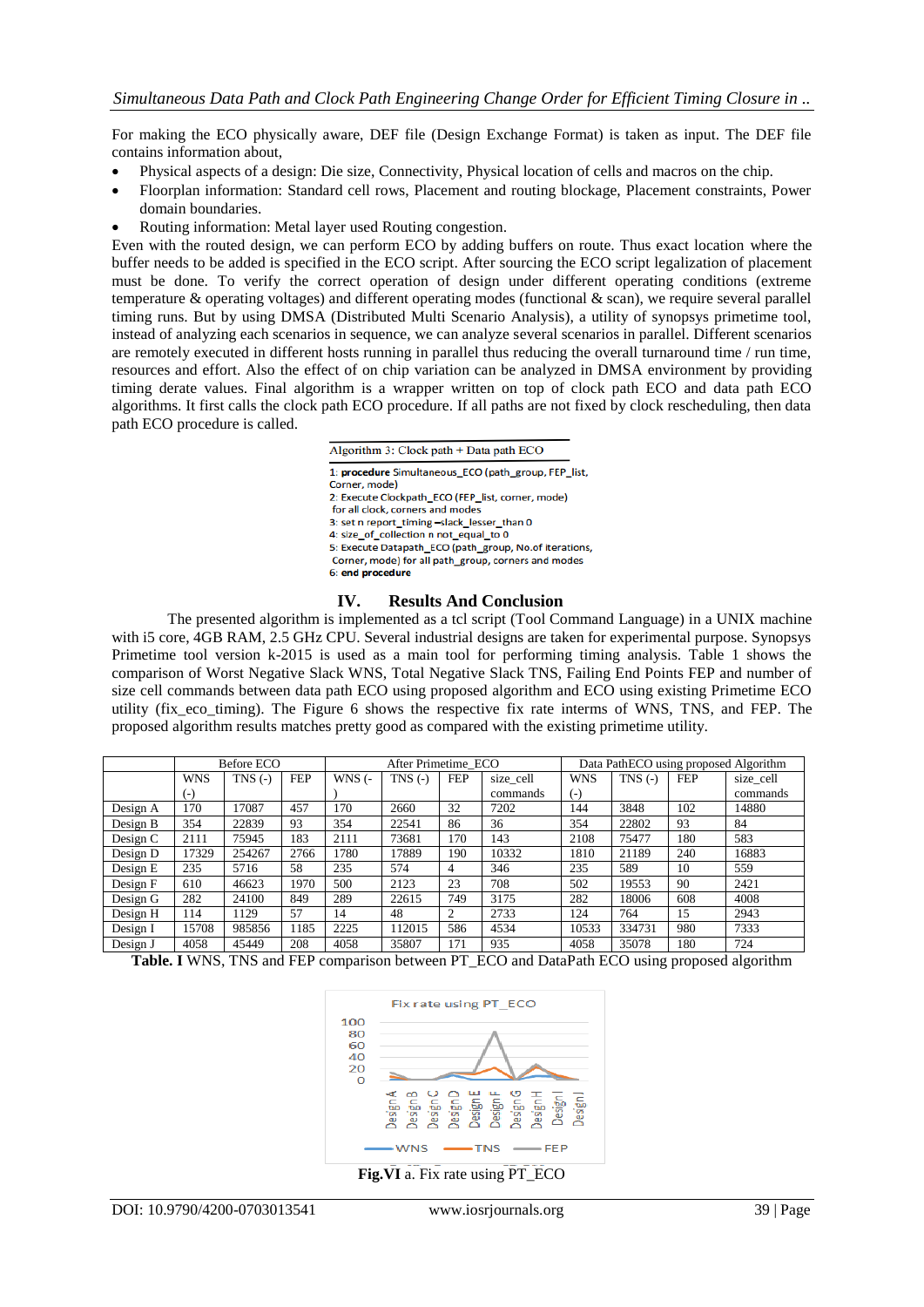

**Fig.VI b**. Fix rate using proposed algorithm for DataPath ECO

Two sets of experiments are done on the same designs. One by performing ECO only using data path fixing. Other by performing clock ECO followed by data path ECO. The corresponding results are shown in table 2 and the fix rate is shown in Figure 7. The Figure 8 shows the size of ECO patch before and after using clock rescheduling. It is clearly observed that using clock path ECO significantly reduce the size of ECO patch i.e less number of resize and insert buffer commands. Thus the overall amount of area increased after ECO is 59.42 % less in clock + data ECO as compared to data ECO alone. This highlights the advantage of clock path rescheduling.



**Fig.VII** Fix rate using proposed algorithm for Clock + DataPath ECO

|            |           | DataPath ECO using proposed Algorithm |            |                               | ClockPath + DataPath ECO using proposed algorithm |           |            |                                                 |  |
|------------|-----------|---------------------------------------|------------|-------------------------------|---------------------------------------------------|-----------|------------|-------------------------------------------------|--|
|            | $WNS$ (-) | $TNS$ (-)                             | <b>FEP</b> | ECO patch size<br>(size cell) | $WNS$ (-)                                         | $TNS$ (-) | <b>FEP</b> | ECO patch size<br>$(insert buffer + size cell)$ |  |
| Design A   | 144       | 3848                                  | 102        | 14880                         | 98                                                | 2090      | 26         | 1095                                            |  |
| Design B   | 354       | 22802                                 | 93         | 84                            | 354                                               | 18509     | 72         | 24                                              |  |
| Design $C$ | 2108      | 75477                                 | 180        | 583                           | 1078                                              | 73670     | 180        | 408                                             |  |
| Design D   | 1810      | 21189                                 | 240        | 16883                         | 1500                                              | 14334     | 242        | 10290                                           |  |
| Design E   | 235       | 589                                   | 10         | 559                           | 235                                               | 555       | 8          | 128                                             |  |
| Design F   | 502       | 19553                                 | 90         | 2421                          | 526                                               | 3357      | 20         | 571                                             |  |
| Design G   | 282       | 18006                                 | 608        | 4008                          | 120                                               | 18102     | 705        | 2991                                            |  |
| Design H   | 124       | 764                                   | 15         | 2943                          | 124                                               | 108       | 11         | 433                                             |  |
| Design I   | 10533     | 334731                                | 980        | 7333                          | 6344                                              | 100155    | 480        | 3040                                            |  |
| Design J   | 4058      | 35078                                 | 180        | 724                           | 3850                                              | 25455     | 146        | 446                                             |  |

**Table. II** WNS, TNS and FEP comparison between only DataPath ECO&Clock+ Data Path ECO using proposed algorithm



**Fig.VIII** Reduction in ECO patch size by clock + data path ECO